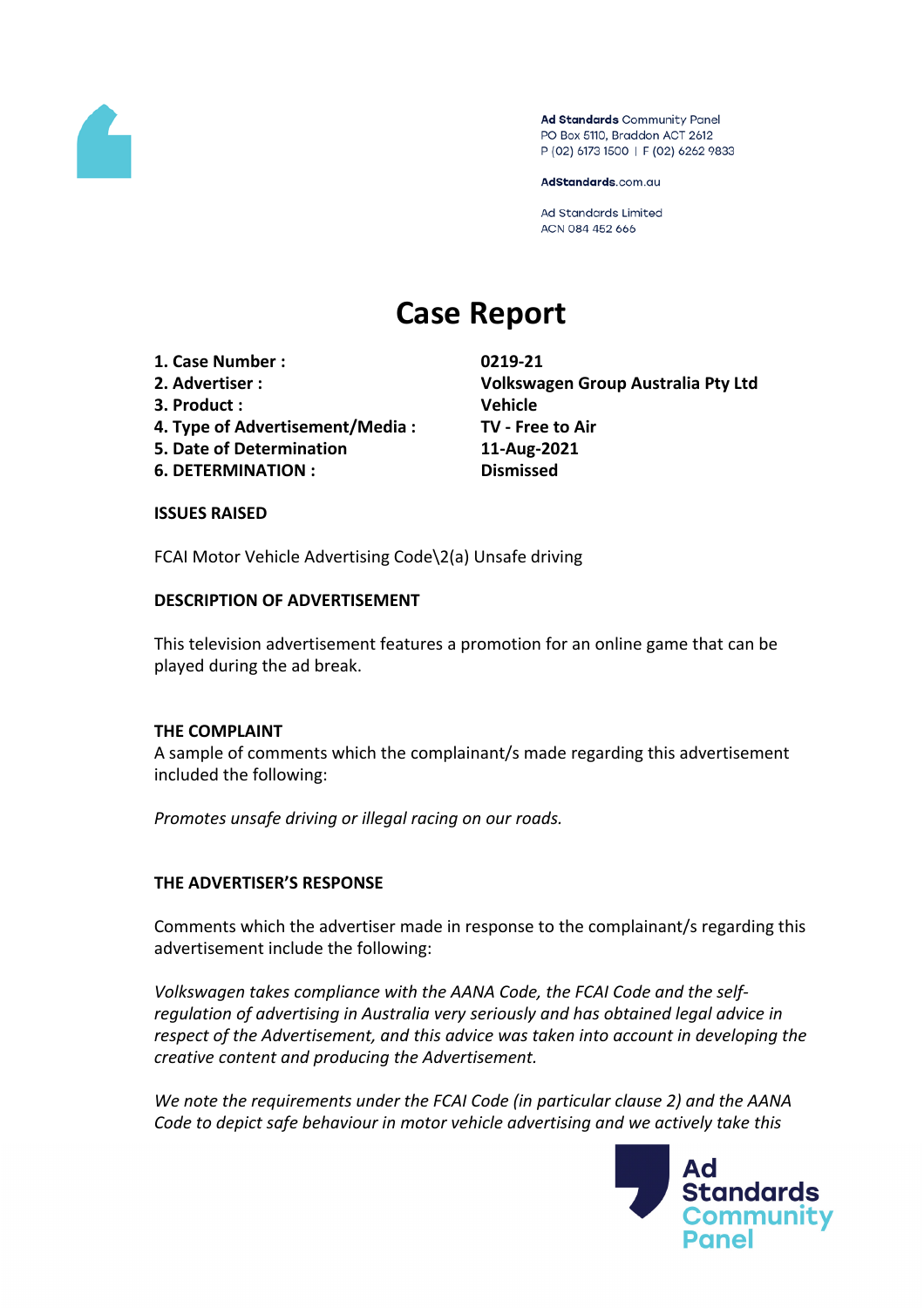

*into account and strive to ensure our advertised content is consistent with prevailing community standards. We regret if any members of the public were offended by any content in the Advertisement.*

*Volkswagen respectfully submits that the Advertisement is not in breach of the FCAI Code or the AANA Code. Our reasons are set out in further detail below.*

#### *General Provisions of the FCAI Code*

*The Advertisement relates to an online game against other players, accessible by QR code for the chance to win a Volkswagen Golf GTI. At no point does the Advertisement demonstrate unsafe driving or exceeding legal speed limits not does the Advertisement show or encourage racing on actual roads. Whilst the driving scene in the Advertisement represents an online game, Volkswagen confirms that the vehicle portrayed in the Advertisement does not portray any vehicle exceeding legal speed limits. Volkswagen submits that the Advertisement does not indicate or suggest that the vehicle is being driven at excessive speed. No special permission/permits to undertake filming of any driving sequences depicted as the Advertisement is an online game.*

*The advertisement has been published and broadcast on free to air and paid television in major metro cities, New South Wales, Queensland, Victoria, South Australia and Western Australia only. The Advertisement first commenced on 19 July and scheduled to conclude on 21 August 2021. In addition, the Advertisement has been promoted on Volkswagen's website and social media Channels.*

*The Advertisement does not depict scenes of motor sport, simulated motor sport, or vehicle-testing or proving. We submit that clause 3 of the FCAI Code does not apply to the Advertisement.*

*The Advertisement does not portray the vehicle being driven in an off road setting. We submit that clause 4 of the FCAI Code does not apply to the Advertisement.*

*In relation to section 2 of the AANA Code, the Advertisement does not portray people or depict material in a discriminatory manner. There is no sexual appeal whatsoever. There is no portrayal of violence in any way whatsoever. The Advertisement does not portray any acts that are in reference to sex, sexuality or any nudity. There is no inappropriate language used in the Advertisement. In relation to section 2.6 of the AANA Code (Health and Safety), the practice note for the AANA Code provides that advertisements for motor vehicles which raise issues or complaints concerning safety are to be determined according to the FCAI Code rather the AANA Code. Accordingly, we direct the Ad Standards Panel to our comments above in relation to the FCAI Code.*

*Volkswagen submits that the broad majority of people would, when considering the Advertisement as a whole clearly promotes an online game where people can race an animated Golf GTI on their mobile phone and that the Advertisement does not depict unsafe driving.*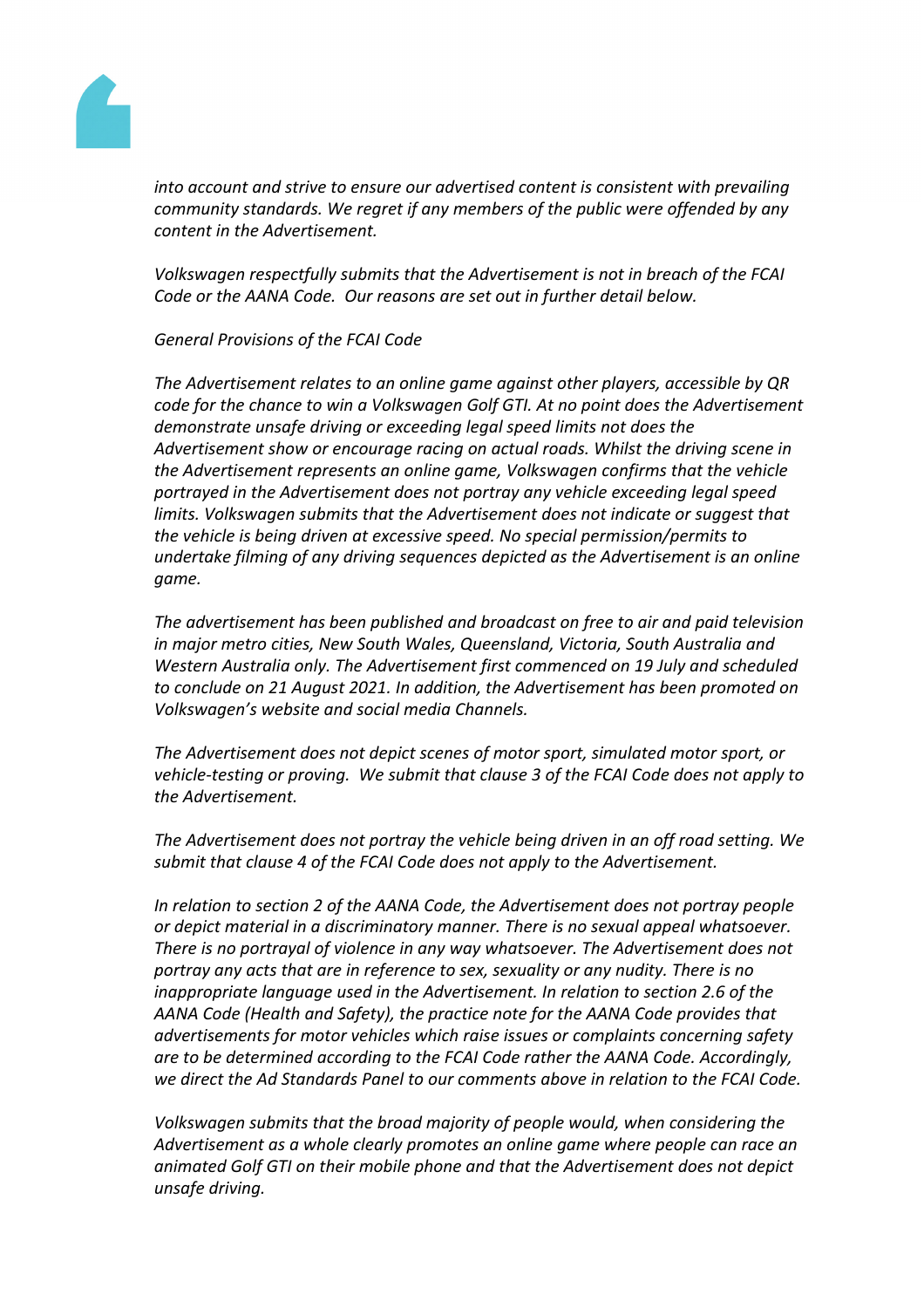

*Volkswagen maintains that the Advertisement complies with the FCAI Code, and that a reasonable person would not have grounds for a complaint, as it does not display any depicting or condoning behaviour, or depicting material that is in any other way contrary to FCAI Code and the AANA Code. Based on the above, we respectfully submit that the Advertisement falls within acceptable community standards and complies with the FCAI Code and the AANA Code.* 

*We appreciate the opportunity to respond to the Complaints and look forward to hearing from you following a decision by the Ad Standards Board.* 

## **THE DETERMINATION**

The Ad Standards Community Panel (Panel) was required to determine whether the material before it was in breach of the Federal Chamber of Automotive Industries Voluntary Code of Practice for Motor Vehicle Advertising (the FCAI Code).

The Panel noted the complainant's concern that the advertisement promotes unsafe and illegal driving.

The Panel viewed the advertisement and noted the advertiser's response.

To come within the FCAI Code, the material being considered must be an advertisement. The FCAI Code defines an advertisement as follows: "matter which is published or broadcast in all of Australia, or in a substantial section of Australia, for payment or other valuable consideration and which draws the attention of the public, or a segment of it, to a product, service, person, organisation or line of conduct in a manner calculated to promote or oppose directly or indirectly that product, service, person, organisation or line of conduct".

The Panel considered whether the advertisement was for a motor vehicle. Motor vehicle is defined in the FCAI Code as meaning: "passenger vehicle; motorcycle; light commercial vehicle and off-road vehicle". The Panel determined that the Volkswagen vehicle depicted was a Motor Vehicles as defined in the FCAI Code.

The Panel determined that the material before it was an advertisement for a motor vehicle and therefore that the FCAI Code applied.

The Panel then analysed specific sections of the FCAI Code and their application to the advertisement.

**Clause 2(a) - Advertisements for motor vehicles do not portray ...unsafe driving, including reckless or menacing driving that would breach any Commonwealth law or the law of any State or Territory in the relevant jurisdiction in which the advertisement is published or broadcast dealing with road safety or traffic**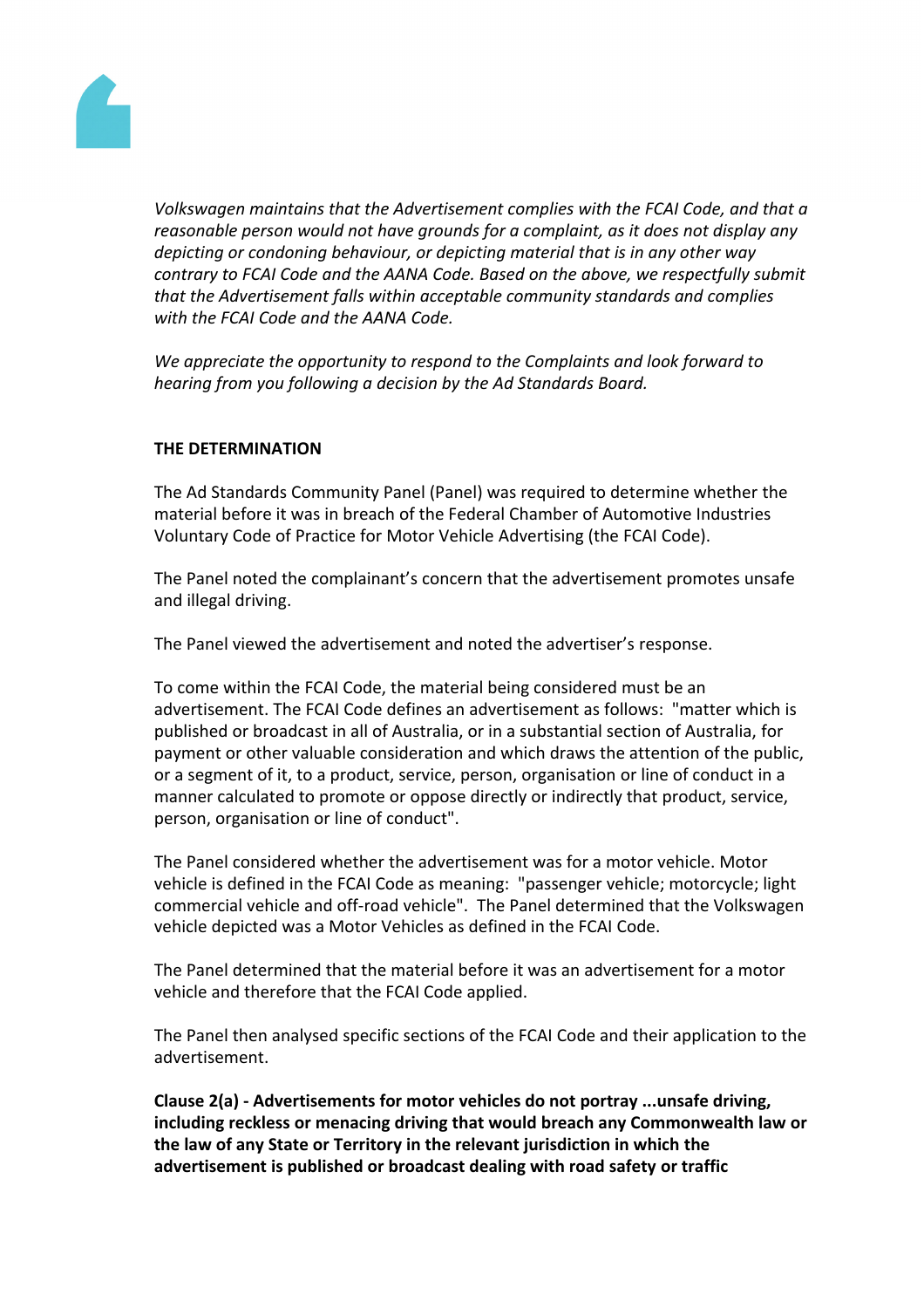

## **regulation, if such driving were to occur on a road or road-related area, regardless of where the driving is depicted in the advertisement.**

The Panel noted that the advertisement promoted a game which can be played on a mobile device during a commercial break. The Panel noted that playing the game gave the user a chance to win a vehicle, and the advertiser's vehicle featured in the game.

The Panel noted that the advertisement contained scenes of the game being played, and that these included the animated vehicle being driven on a virtual road at apparently high speeds. The Panel noted that the scenes showed the vehicle crossing lines without indicating and driving in a manner which would be considered unsafe if it were real.

The Panel considered that the depiction of the vehicle in the advertisement was clearly fantasy and not a real depiction of driving behaviour.

The Panel noted the Guidance to advertisers in the FCAI Code states:

*"FCAI acknowledges that advertisers may make legitimate use of fantasy, humour and self-evident exaggeration in creative ways in advertising for motor vehicles. However, such devices should not be used in any way to contradict, circumvent or undermine the provisions of the Code."*

The Panel noted that it had previously considered fantasy images in vehicle advertising in case 0204-19 , in which:

*"The Panel considered that the advertisement was clearly in the context of a fantasy sci-fi movie. The Panel considered that the Men in Black franchise is well known and that most people viewing the advertisement would recognise the fantasy nature of the movie franchise and the depiction of the motor vehicle within the advertisement…The Panel considered that the advertisement clearly took place in a fantasy universe where the drivers of the vehicle were part of a secret organisation devoted to fighting 'alien scum'. The Panel considered that the depiction of a vehicle failing to slow down when entering a road and having all four wheels leave the ground was consistent with the fantasy and urgent nature of the alien fighting characters in the advertisement and that the car starting to fly at the end of the advertisement highlighted that these actions were taking place in a fantasy world. The Panel considered that the advertisement did not portray unsafe and did not depict reckless or menacing driving that would breach the law as it is clearly a fantasy.*

Consistent with the determination in case 0204-19, the Panel considered that the footage in the ad was clearly a video game fantasy and was not intended to depict realistic driving behaviour. The Panel considered that the use of the game footage was not intended to contradict, circumvent or undermine the Code, and that overall the advertisement did not portray realistic driving which could reasonably be measured against Australian Road Rules.